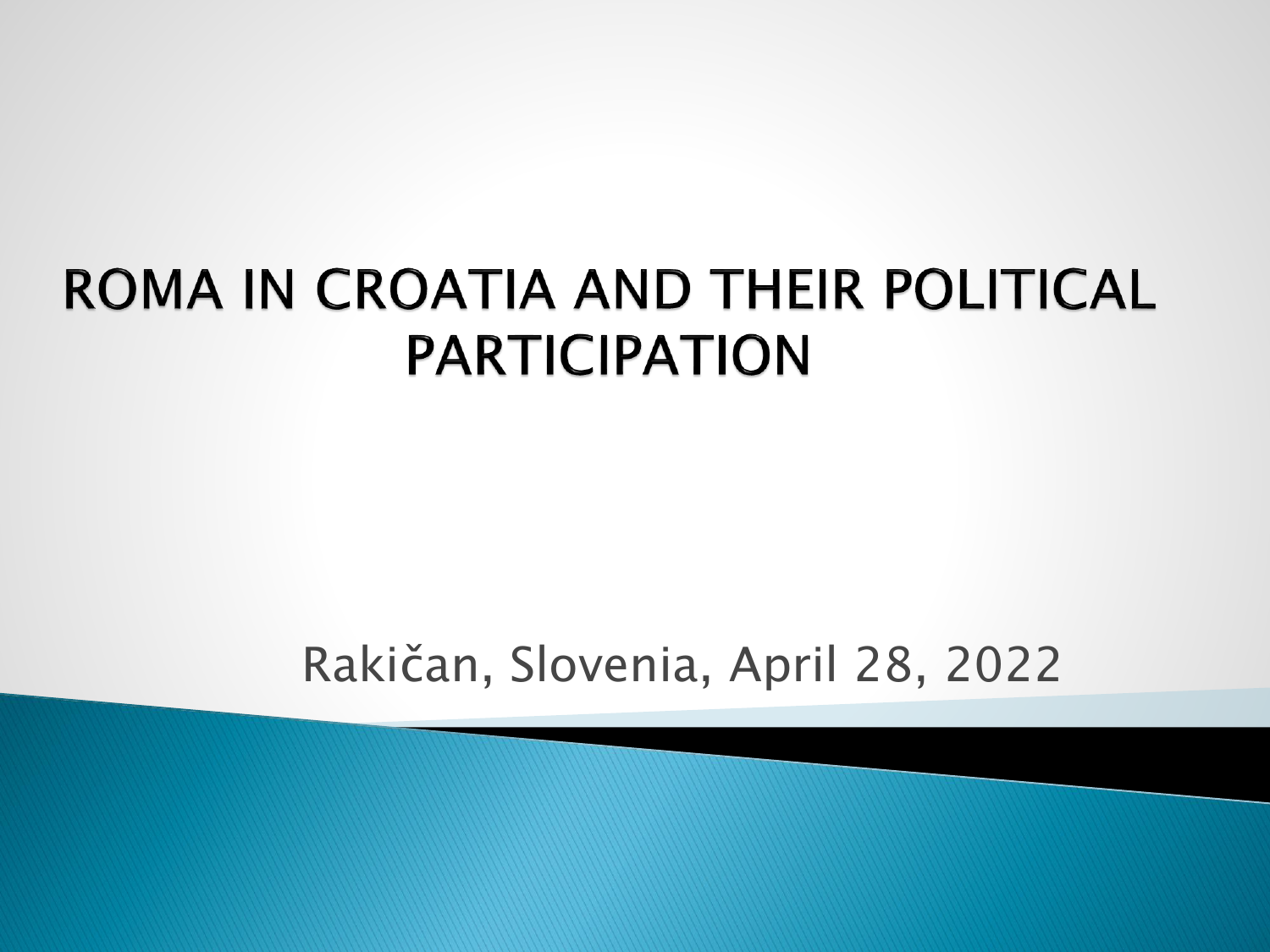#### Governance

- Parliament
- Government (Ministries, State Offices, Government Offices)
- ▶ Regional self-governments (20 Counties- $\check{z}$ upanije) + The City of Zagreb
- ▶ Local self-governments (128 towns (gradovi) and 428 municipalities (općine))
- ▶ Deputy county prefects in 11 counties, and 55 deputy mayors towns / municipalities
- In 153 LSGs minorities entitled to representation, in 8 LSGS not represented even after additional elections in May 2021 (no candidacies)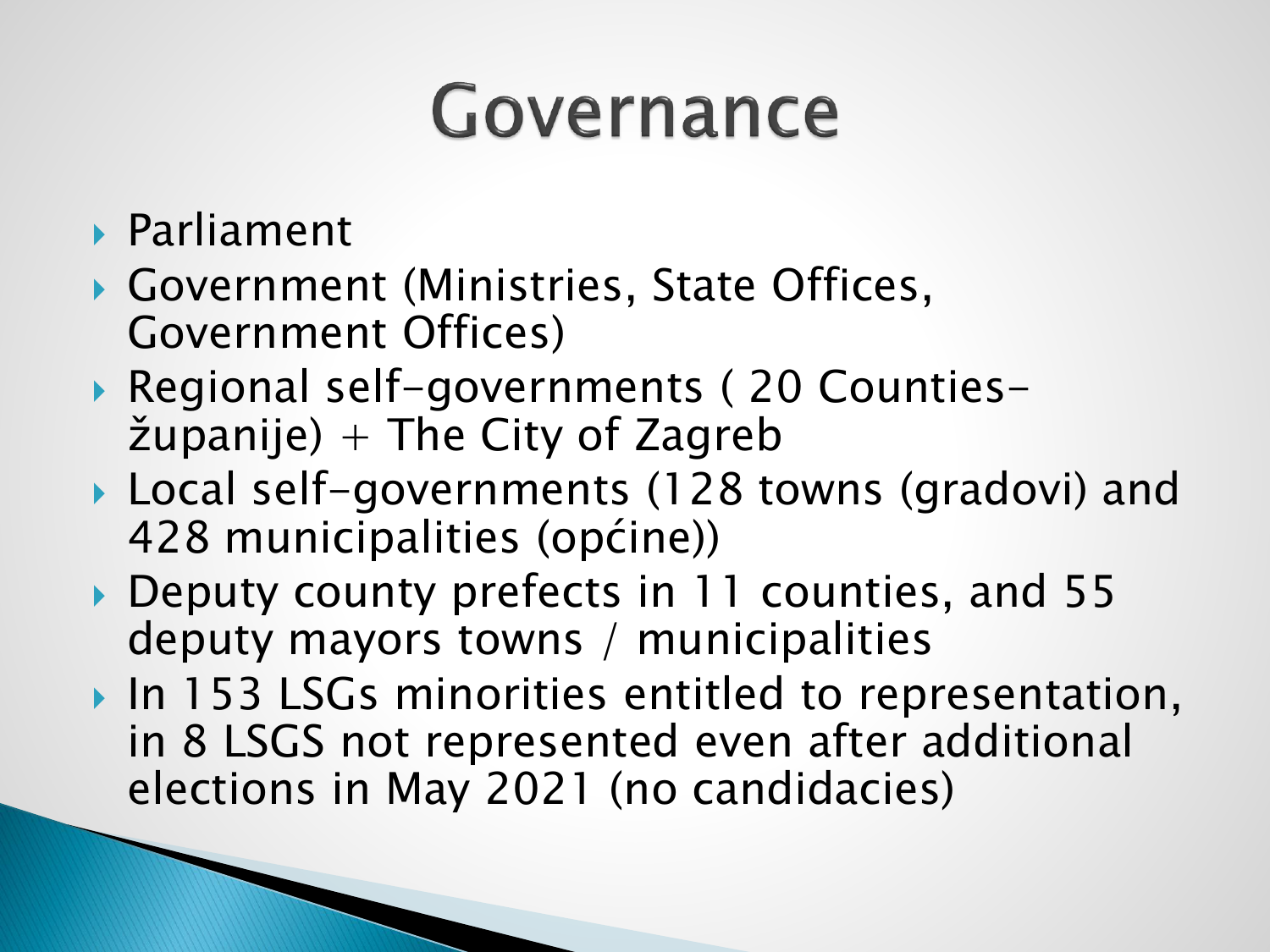## **National Minorities -**Framework

▶ Constitution (22 national minorities)

**The Common Seconds** 

- Constitutional Act on Rights of National Minorities (2002, 2010:
- language and script, tradtional names, insignia, flags, culture & tradition, education, religious matters, media, political participation, representation in state administration, judiciary, and local administration
- Other legislative acts related to elections (from local to central level), on regional and local administration, culture, language, employment (12 Roma (0.03 %) out of 47 501 employee at the state level, 5 out of 16 691 at the local level, Dec 31, 2021 )
- ▶ Government Program 2020-2024 + Operational Programs of National Minorities 2021-2024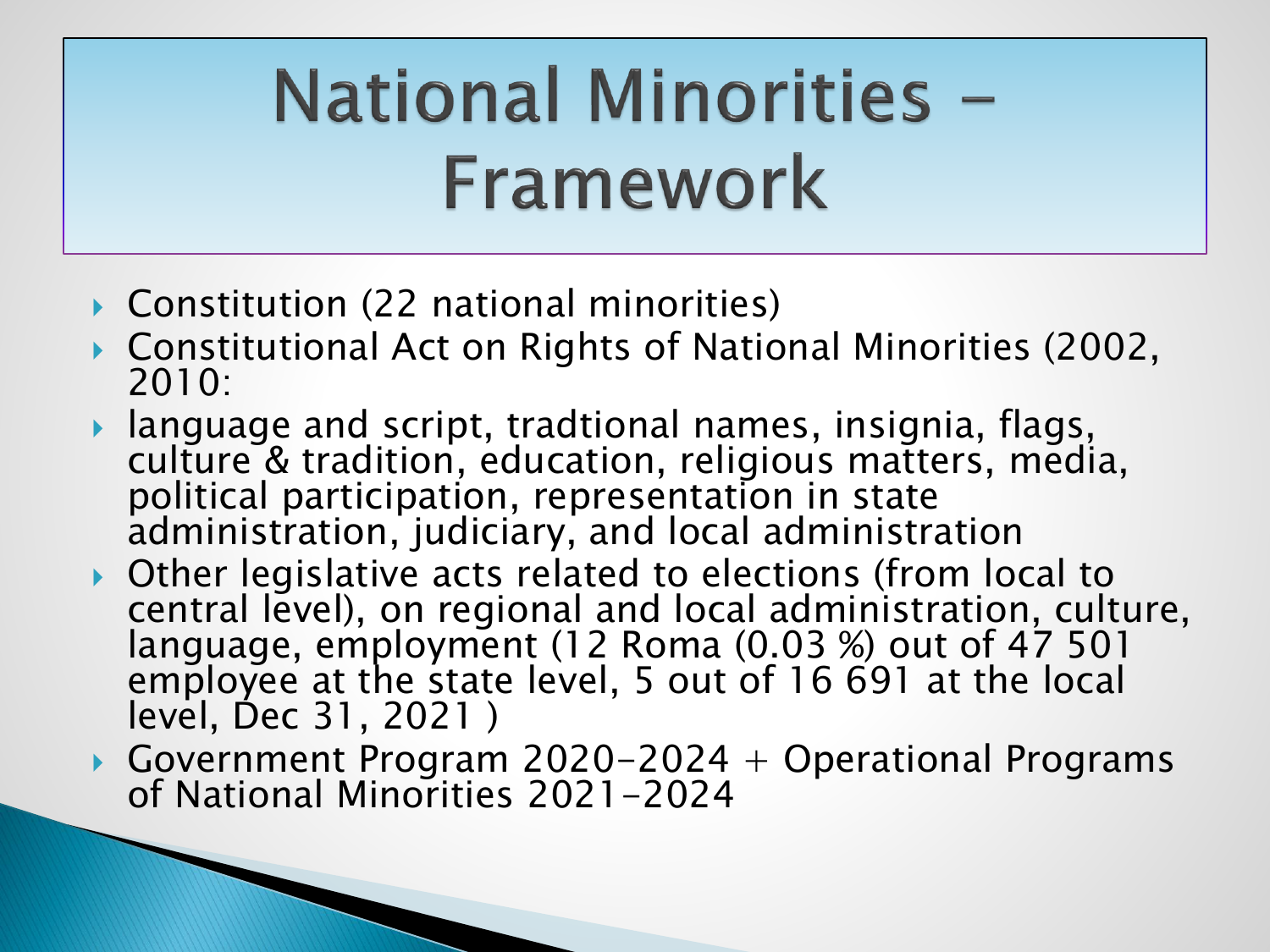#### **National Roma Policy Framework**

- ▶ National Roma Program 2003-2012
- ▶ AP Roma Decade 2005-2012
- ▶ National Roma Integration Strategy 2013-2020
- Action plan for the Implementation of NRIS NSUR 2013-2015, 2017-2020
- Local Action Plans until 2020 (6 out of 10 counties)
- ▶ In addition to Roma participation also needs for coordination, integrated action...(the Evaluation of the AP NRIS implementation, 2015)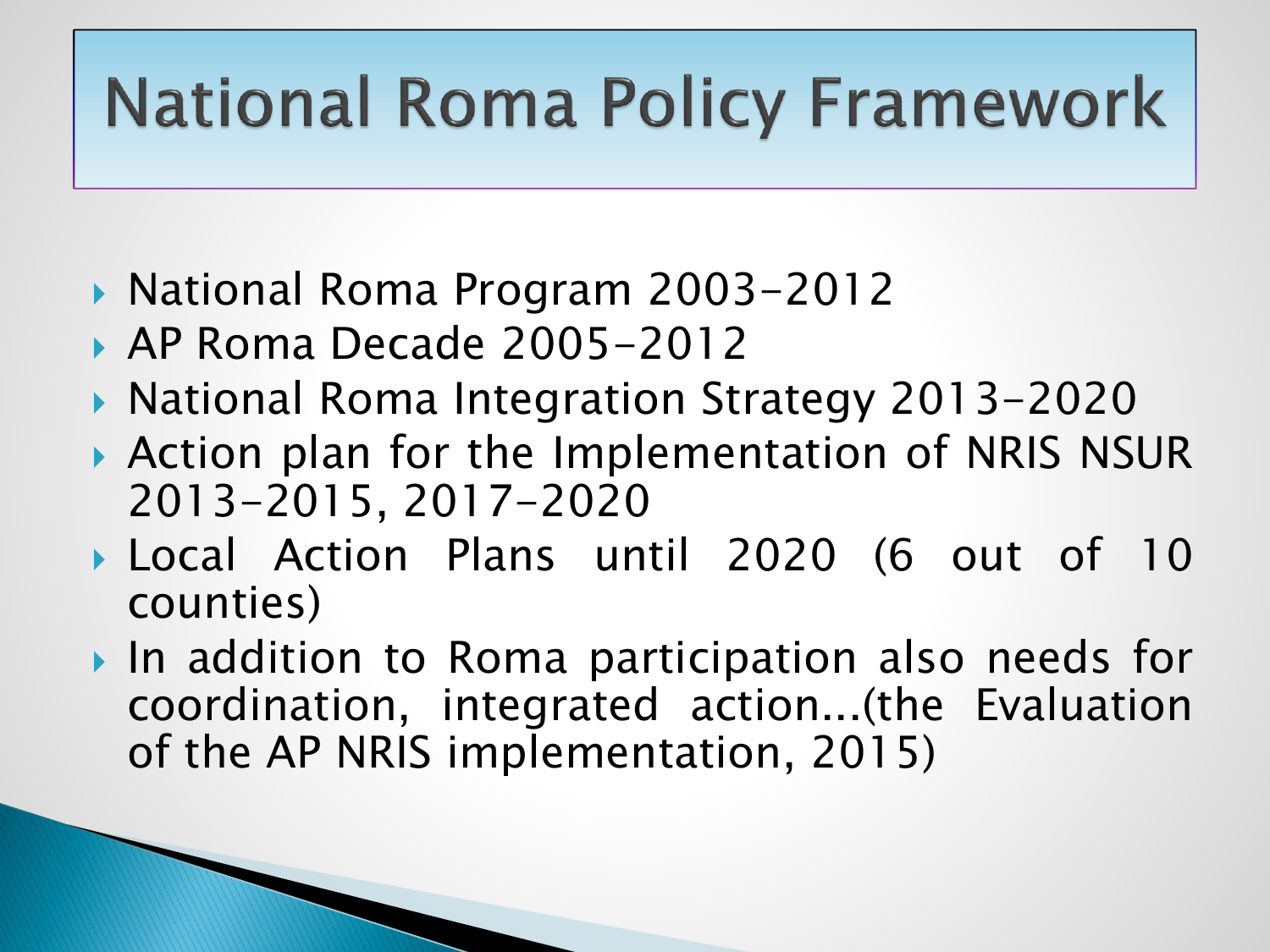## Roma in Croatia

- Dubrovnik, 1362
- ▶ History of persecution and discrimination, culminating in WWII (Samudaripen)
- ▶ Heterogeneity (genetic study 2013), regional differences (language, religion, culture)
- Census 2021 3 888 529 (2011 4 284 889), results on minorities in June 2022
- Roma 2011 16 975, 2001 9 463
- Research (history, health studies, GOHRRNM base line data)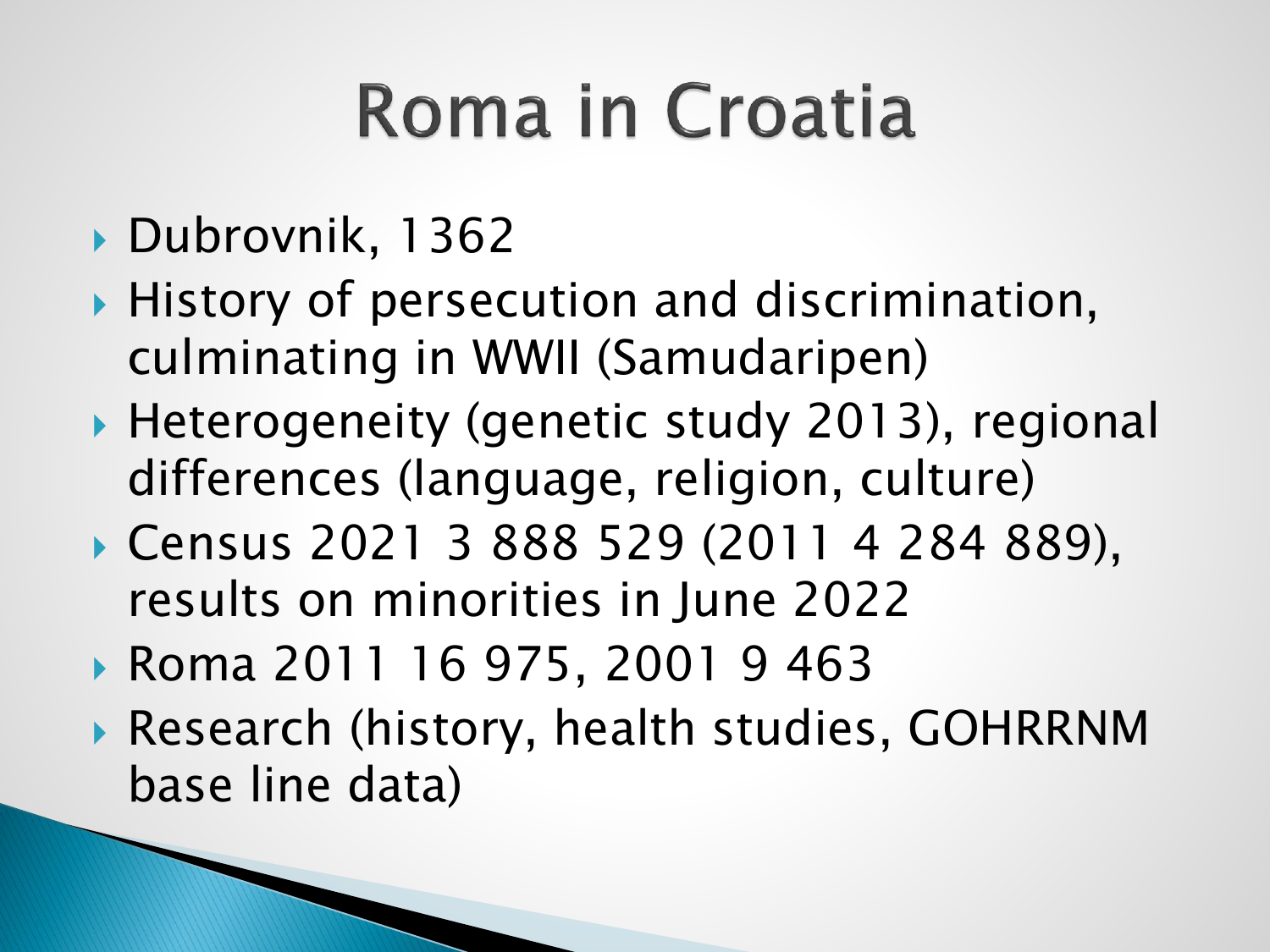### **Roma Participation - Executive** and Representative Bodies

- ▶ National Parliament: 1 Roma (for Roma and 11 other NM) 7 other NM MPs / 151), 2020
- County (regional) / Municipal (local) executive: 2 Roma deputy mayors, May 2021
- County / municipal representative bodies: county assemblies – 1 Roma; municipal councils – 12 Roma in 11 councils, May 2021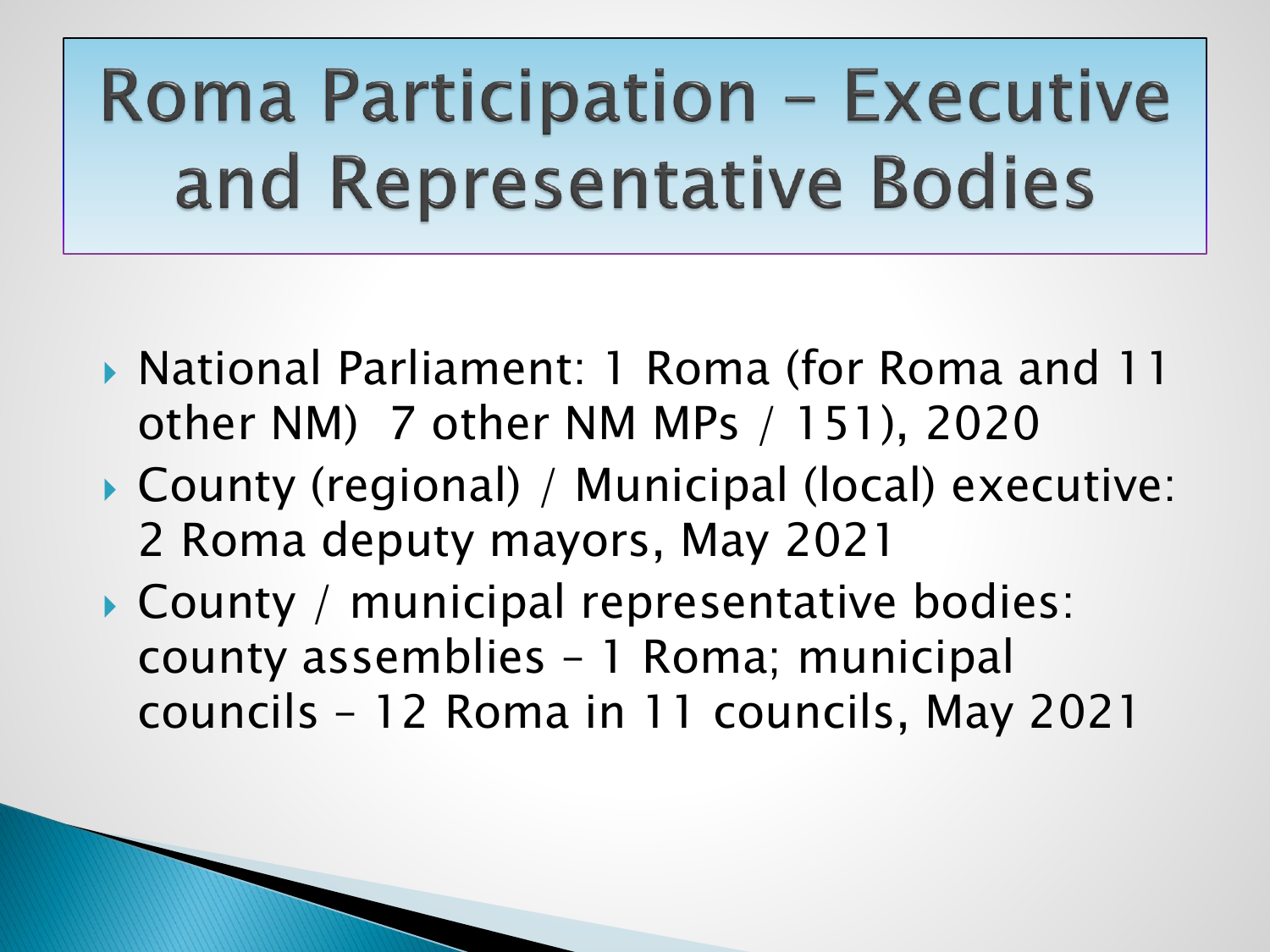## **Roma Participation** - Advisory Bodies

- ▶ National Council for National Minorities (Savjet za nacionalne manjine)
- Councils of national minorities (vijeća nacionalnih manjina) as advisory bodies (33 Roma councils, 3 Roma representatives), May 2021
- ▶ No coordination of Roma CNMs
- ▶ no data on Roma women and youth participation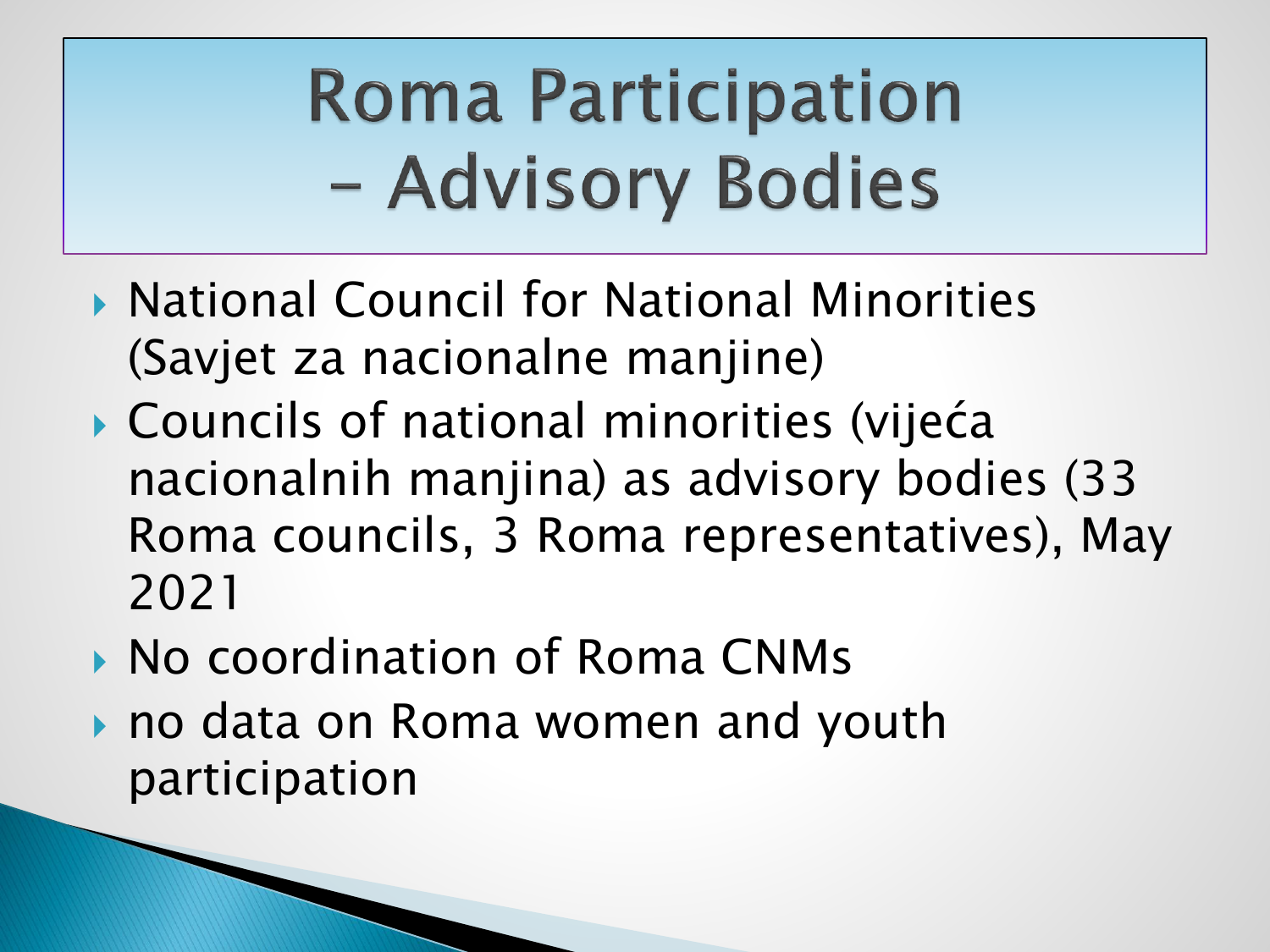## **CNMs**

- ▶ IPA funded GOHRRNM support to minorities on local level, 2017
- GAP Analysis of existing capacities and needs (Karajic et al), 54 % CNMs responded, including 19 Roma
- ▶ Respect of rights, roles of institutions, limiting factors, level of participation, advisory role, preparedness (material and professional) for work, forms and quality of cooperation, networking, local development)
- **Monitoring of the implementation of the CARNM**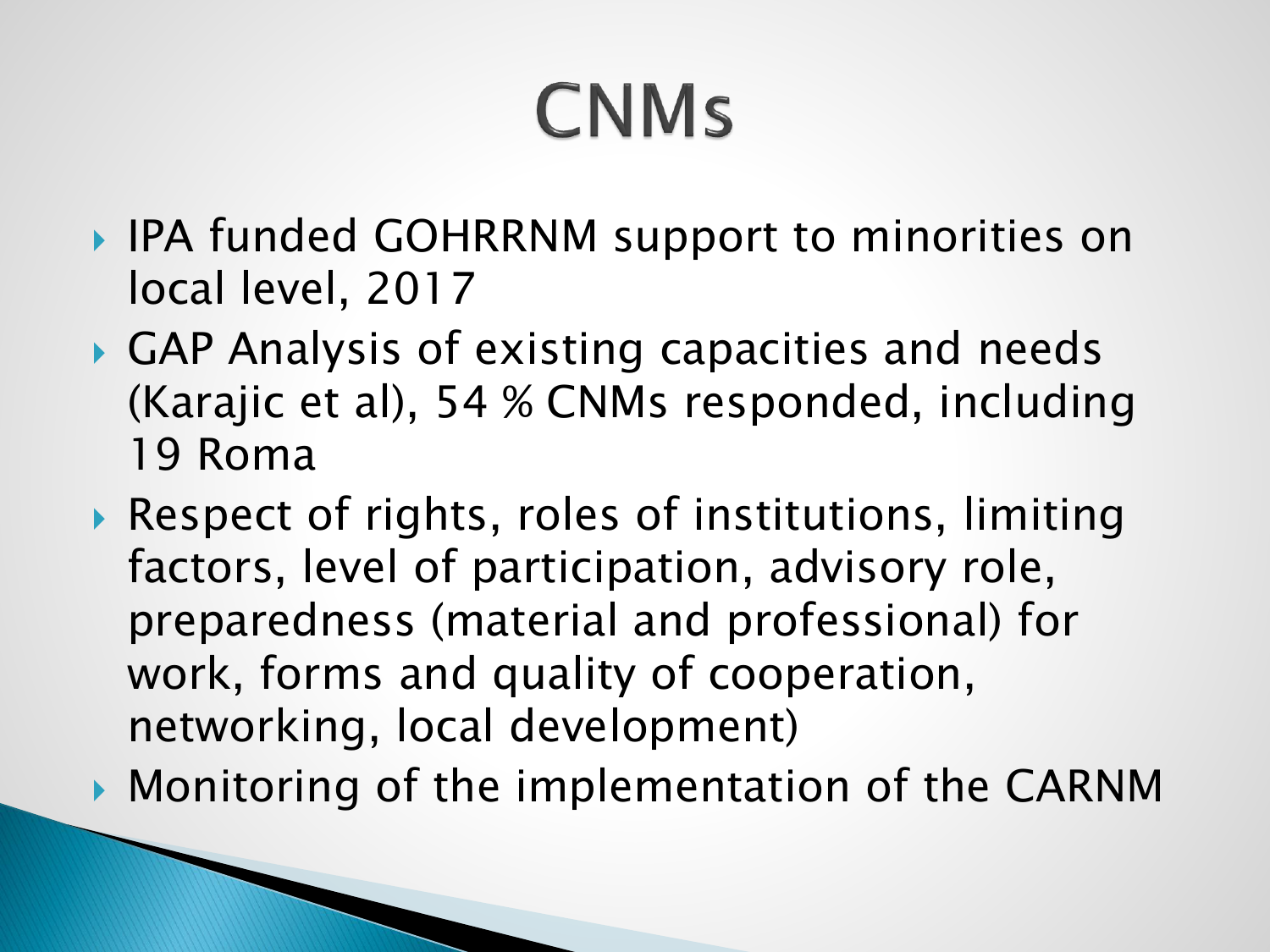## **Roma CNMs**

- ▶ Highest level of younger age groups (16 % under 30),
- ▶ Lowest level of education (47 % primary school or lower), computer and communication skills, poorest provision of offices and equipment
- **Lowest level of information on minority rights as** opposed to being most addressed of all CNMs for violation of rights
- ▶ Even lower capacities of individual representatives
- ▶ Conflicts within councils, importance of coordination (of councils etc)
- ▶ Negative media approach, poor media representation of CNMs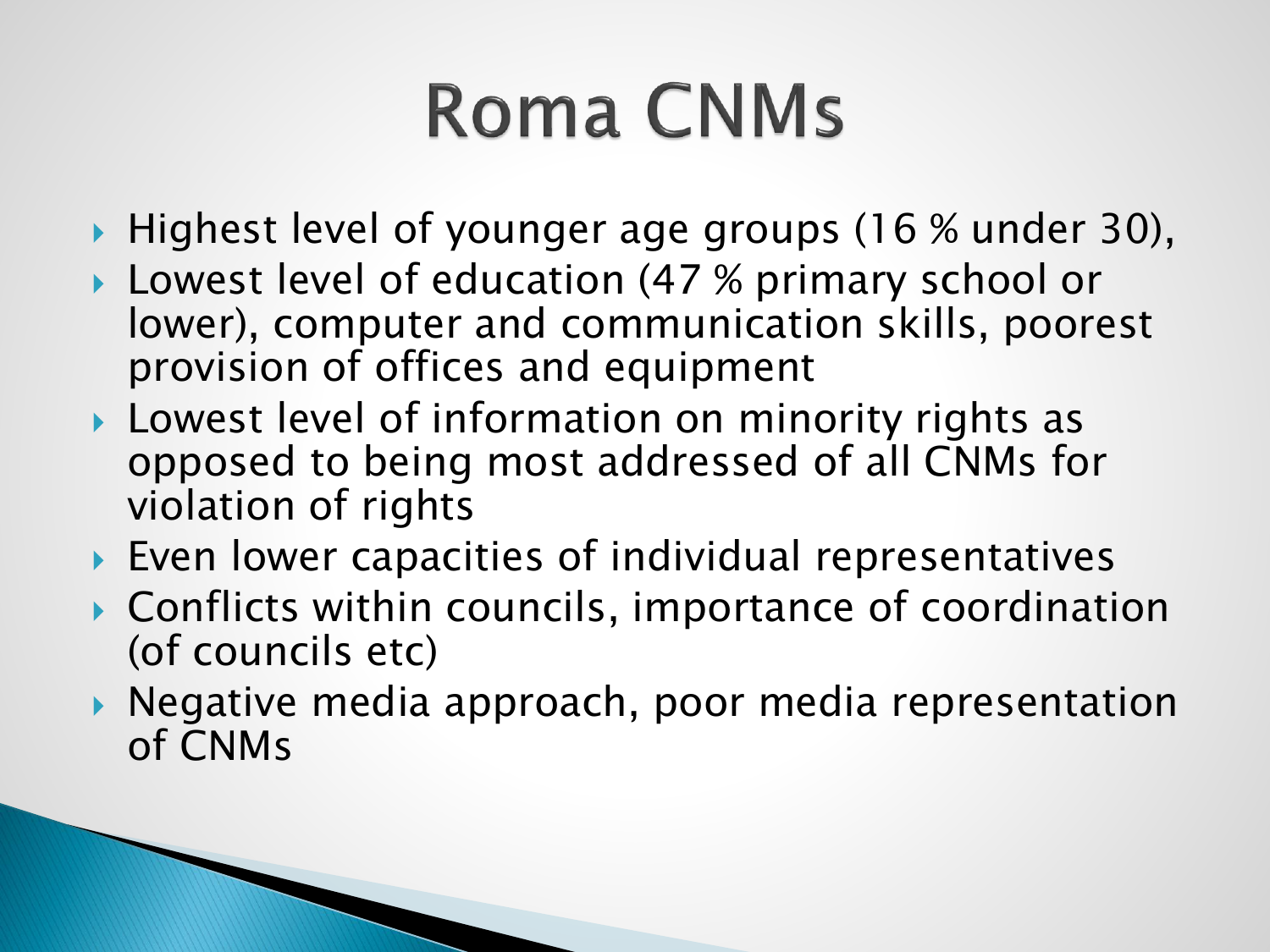#### **Gender and Roma Civil Society**

- ▶ Poor capacities and participation, though increasing
- ▶ Almost 200 registered NGOs, 30 active
- (Traditional) male leader(ship)s
- ▶ From 3 activists (1990) to 5 Roma women NGOs (2015), now less
- Kali Sara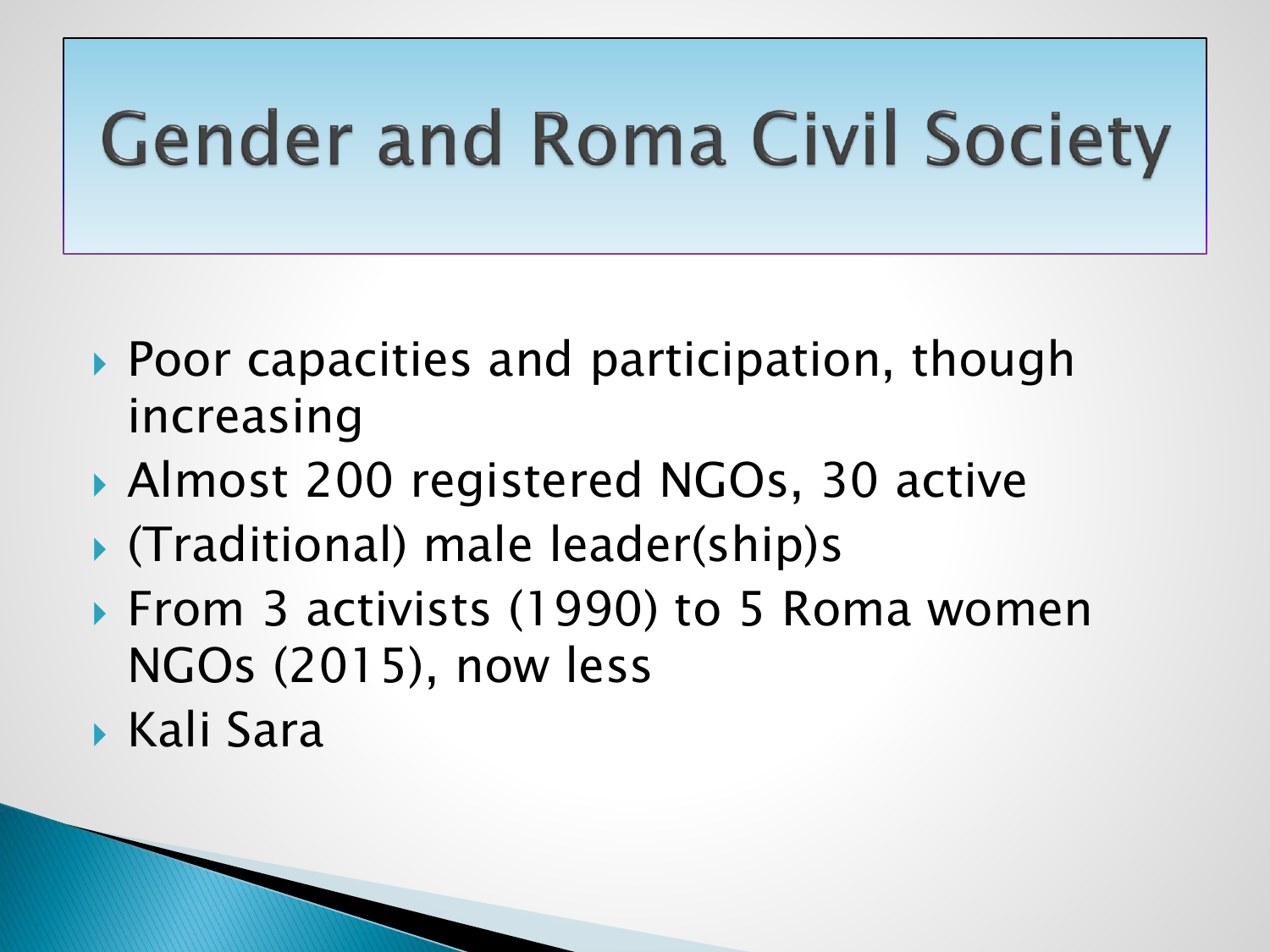#### **Roma Youth**

▶ Roma as a (national) minority

National Youth Framework

- ▶ Poor participation and representation
- Some progress (education, limited activitism..)
- Recent activities for empowerment (young Roma networks, GOHRRNM trainings...)
- Gender aspect of Roma youth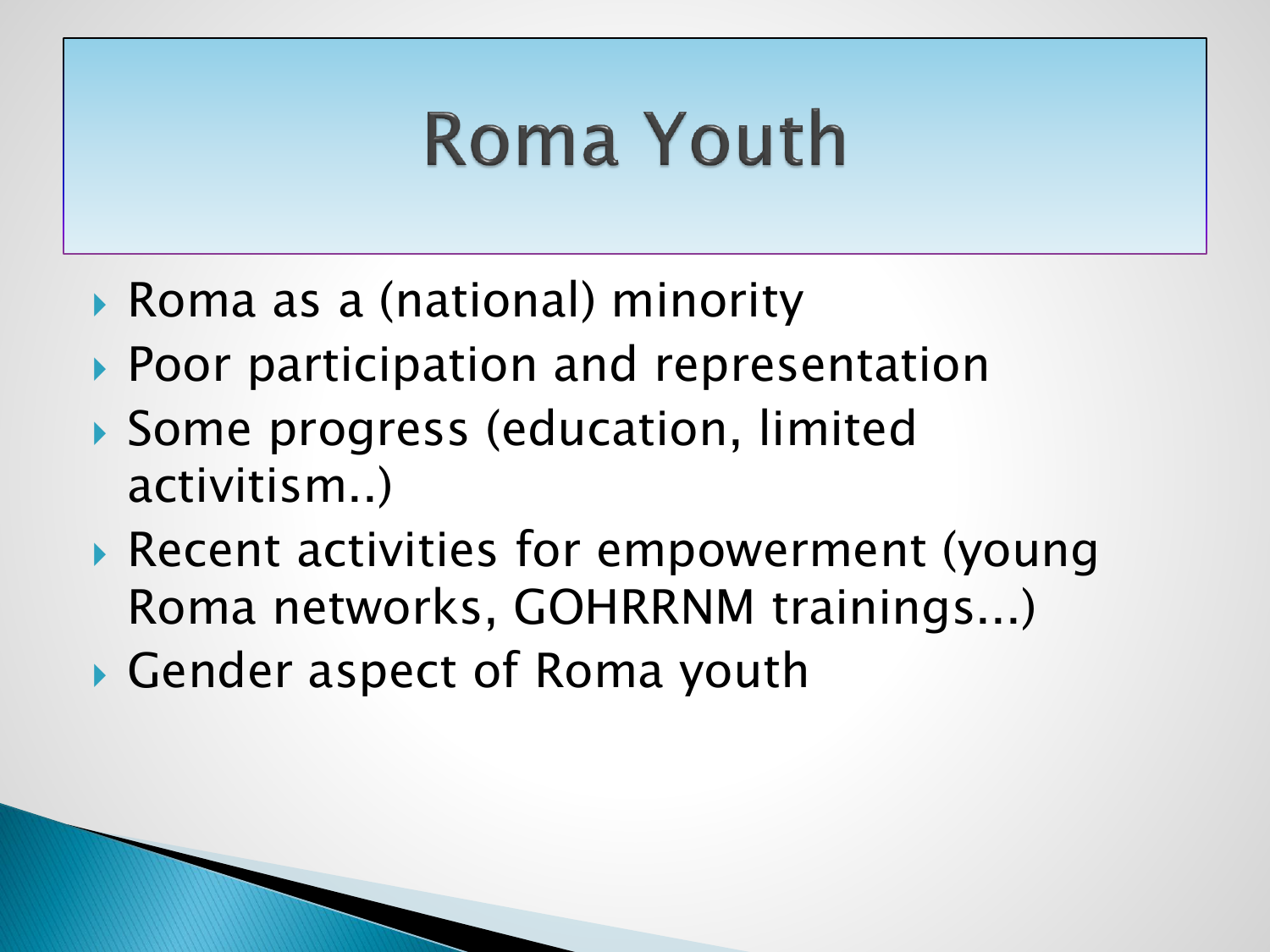# $2021 - 2027$

- ▶ National Roma Inclusion Program 2021-207
- ▶ Action Plan for the Implementation 2021-2022, 2023-2025, 2026-2027
- ▶ Local action plans
- $\triangleright$  ESF + (social cohesion grants, pilot centres, surveys and research general and health, education, employment)